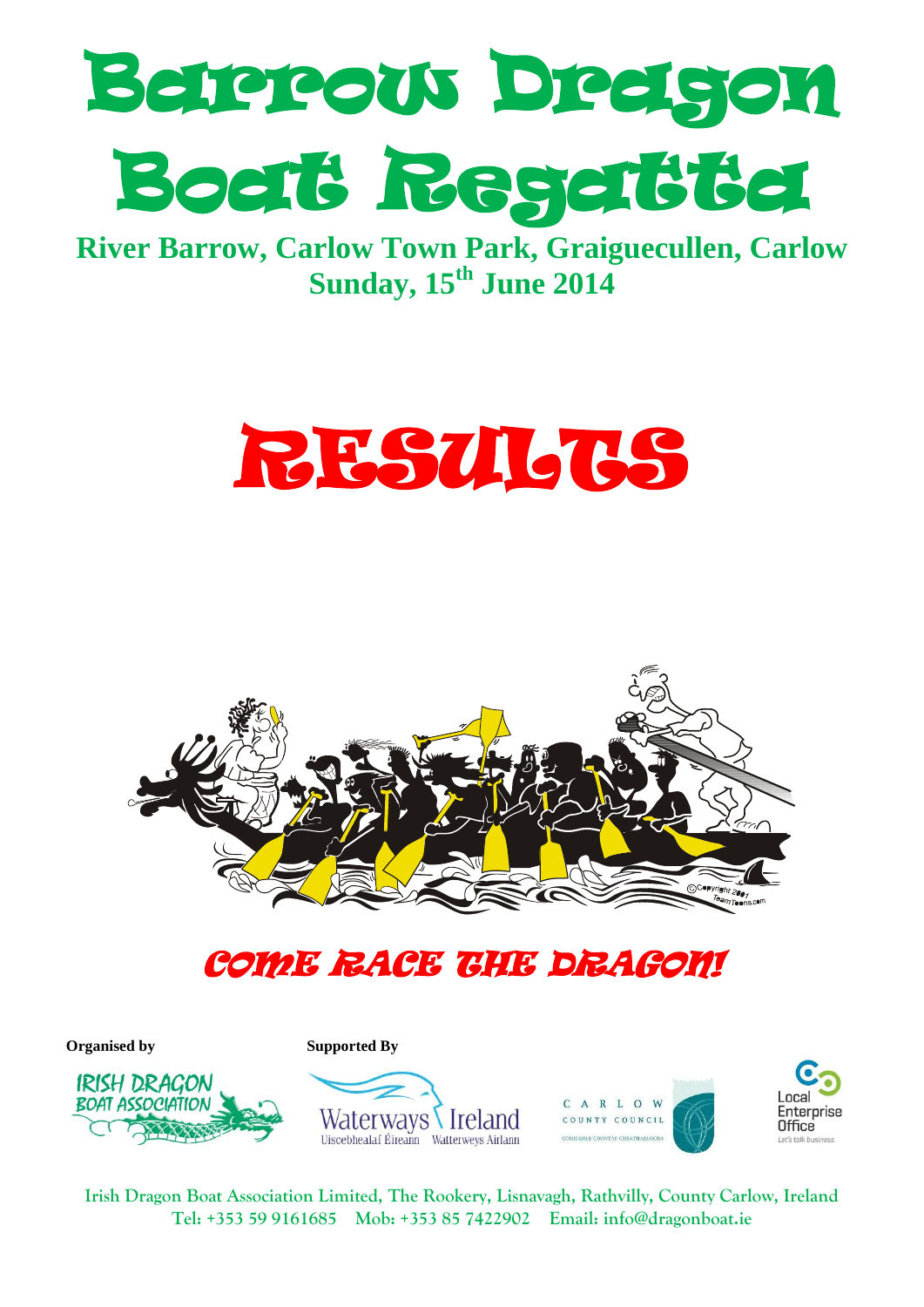# **Barrow Dragon Boat Regatte**

# **River Barrow, Carlow Town Park, Graiguecullen, Carlow Sunday, 15th June 2014**

|               | Lane 1                    | Lane 2                           | Lane 3                     |
|---------------|---------------------------|----------------------------------|----------------------------|
| <b>ROUND1</b> |                           |                                  |                            |
| Race 1        | <b>Carlow Dragons</b>     | <b>Suir Dragon Paddlers</b>      | <b>Kendra Warriors</b>     |
| 11.00         | 0.56.67                   | 1.03.56                          | 0.49.26                    |
|               |                           |                                  |                            |
| Race 2        | <b>Liquorice Allsorts</b> | Fit Club 24                      | <b>Plurabelle Paddlers</b> |
| 11.20         | 1.02.75                   | 0.54.25                          | 0.55.69                    |
|               |                           |                                  |                            |
| Race 3        | Dublin Vikings            | <b>Waterford Dragon Warriors</b> |                            |
| 11.40         | 0.50.15                   | 0.59.72                          |                            |
|               |                           |                                  |                            |
| Race 4        | Carlow Friends & Family   |                                  | Ardscoil Adventurers       |
| 12.00         | 0.57.03                   |                                  | 0.50.75                    |

#### **ROUND 2**

| Race 5 | <b>Kendra Warriors</b>    | <b>Liquorice Allsorts</b> |                         |
|--------|---------------------------|---------------------------|-------------------------|
| 12.20  | 0.48.22                   | 1.01.60                   |                         |
|        |                           |                           |                         |
| Race 6 | Waterford Dragon Warriors | <b>Carlow Dragons</b>     | Fit Club 24             |
| 12.40  | 1.02.40                   | 0.54.74                   | 0.52.92                 |
|        |                           |                           |                         |
| Race 7 |                           | Dublin Vikings            | Carlow Friends & Family |
| 13.00  |                           | 0.51.95                   | 0.52.85                 |
|        |                           |                           |                         |

| Race 8 | <b>Plurabelle Paddlers</b> | Ardscoil Adventurers | Suir Dragon Paddlers |
|--------|----------------------------|----------------------|----------------------|
| 13.20  | 0.55.29                    | 0.53.39              | 1.00.64              |

## **LUNCH BREAK**

## **ROUND 3** Race 9 Ardscoil Adventurers | Kendra Warriors | Waterford Dragon Warriors 14.00 0.57.20 0.46.59 1.01.04 Race 10 Fit Club 24 Carlow Friends & Family Dublin Vikings 14.20 0.52.04 0.53.16 0.50.22 Race 11 | Plurabelle Paddlers | Carlow Dragons





14.40 0.55.19